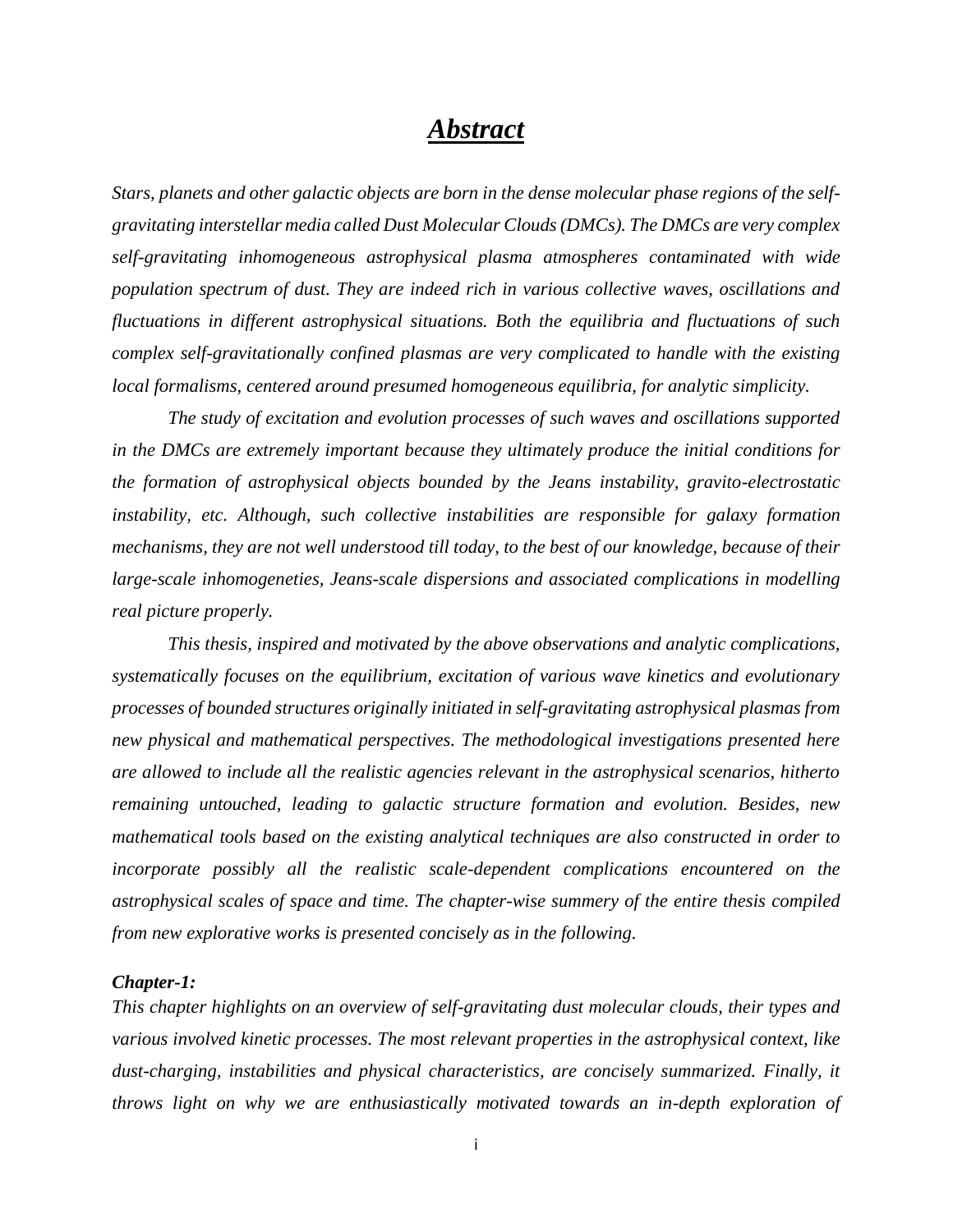*astrophysical dusty plasmas with the modern computational techniques in different realistic space and astrophysical situations.*

## *Chapter-2:*

*We study the equilibrium electromagnetic properties of a spherically symmetric charged dust molecular cloud (DMC) structure with the help of a new technique based on the modified Lane-Emden equation (m-LEE) of polytropic configuration on the gravitational scale of practical importance. First, we methodologically derive the m-LEE under the framework of exact gravitoelectrostatic pressure balancing condition. The weak but finite efficacious inertial roles of the thermal species (electrons and ions) on the lowest-order are taken into account carefully. Then, a detailed characterization of the lowest-order cloud surface boundary (CSB) and associated significant parameters on the Jeans scale is numerically obtained and presented. The multi-order extremizations of the m-LEE solutions specify the CSB existence at a radial point*  $8.58\times10^{12}$  *m relative to the cloud centre. It is shown that the CSB gets biased negatively due to the interplay of plasma-boundary wall interaction (global) and plasma sheath-sheath coupling (local) processes. It acts as an interfacial transition layer coupling the bounded and unbounded scale-dynamics of the cloud. The geometrical patterns of the bi-scale plasma coupling are elaborately analyzed. Diversified application of our technique to neutron stars, other observed DMCs and double layers validating our model is shown together with future scopes.* 

## *Chapter-3:*

*Application of local stability theory in self-gravitating astrophysical plasmas is indeed inadequate due to their non-uniform nature confirmed mainly by the differential scale-heights of the gravitationally stratified constituent species in establishing gravito-thermal equilibrium. Thus, gravity-induced ambipolar electrostatic space-charge polarization effects in the plasmas with large-scale non-zero equilibrium electric field must be considered. We formulate exact non-local linear analysis for identifying the global gravito-electrostatic modes, discrete oscillations and associated instabilities in interstellar charged dust molecular cloud (DMC) sphere with massradius above the critical values. The realistic effects like equilibrium inhomogeneities, diverse gradient forces and dust flow-convection dynamics are included. The dispersion relations (eigenvalues) and amplitude-variations (eigenfunctions) are Fourier-methodologically derived, explored and analyzed. We see that the entire cloud supports spectrally heterogeneous mixture of*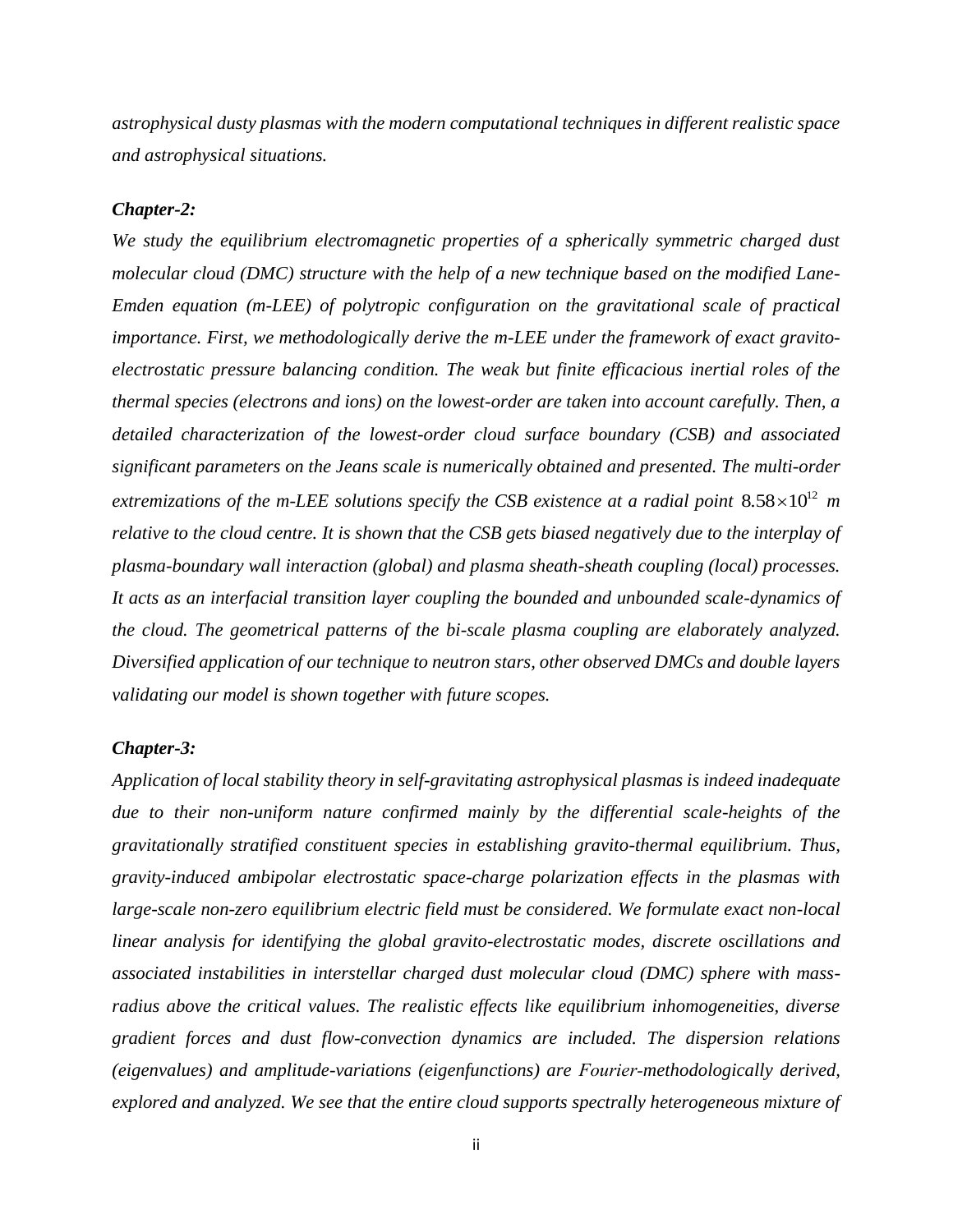*the Jeans and electrostatic modes. It is shown that the lowest-order non-rigid diffused cloud surface boundary (CSB) is the most unstable interfacial layer due to enhanced coupling strength of bipolar electrostatic repulsion and unipolar self-gravitational attraction. Three distinct and spatio-spectrally isolated classes of global eigenmodes-dispersive, nondispersive and hybrid types-are identified and characterized together with prolific features. Dispersive features are found prominent in the ultra-high k-regime; whereas, non-dispersive characteristics in the ultra-low kregime. Numerical illustrations demonstrate that the grain-charge plays destabilizing influential role for the electrostatic fluctuations, but stabilizing role for the self-gravitational counterparts. In contrast, the grain-mass plays stabilizing influence for the former, but destabilizing influence for the latter. The results can be useful to realize complex nonlocal astrophysical fluctuations from a new perspective of plasma-wall interaction philosophy.*

# *Chapter-4:*

*A hydrodynamical model to study the nonlinear self-gravitational eigenmode excitations in a spherical charged dust molecular cloud with full convective flow-dynamics is strategically developed. The spherically symmetric cloud mass is assumed to be greater than the critical mass limit required to exhibit collective fluctuation dynamics. The eigenmode patterns evolve as new damped oscillatory shock-like structures governed by a unique form of modified Korteweg-de Vries Burger (m-KdVB) equation with self-consistent derivative source consistently involved in it. Their formation mechanisms, distinctive features, and tentative astrophysical applicability leading to protostellar (or, prestellar) cores are summarily indicated.*

#### *Chapter-5:*

*In this Chapter, an inertia-centric theoretical model is proposed for investigating the basic features of nonlinear pulsational mode stability in a planar, partially ionized dust molecular cloud (DMC) within the framework of the Jeans homogenization (on the zeroth-order) assumption. The active inertial roles of the thermal species are included. The grain-charge is assumed for simplicity not to vary in the fluctuation evolution time scale. It is shown that the electrostatic and selfgravitational eigenmodes co-exist as solitary spectral patterns governed by a pair of Korteweg– de Vries (KdV) equations relevant for such clouds. In addition, all the relevant classical conserved quantities associated with the newly constructed KdV system under translational invariance are methodologically derived and numerically analyzed. It is demonstrated that the solitary mass,*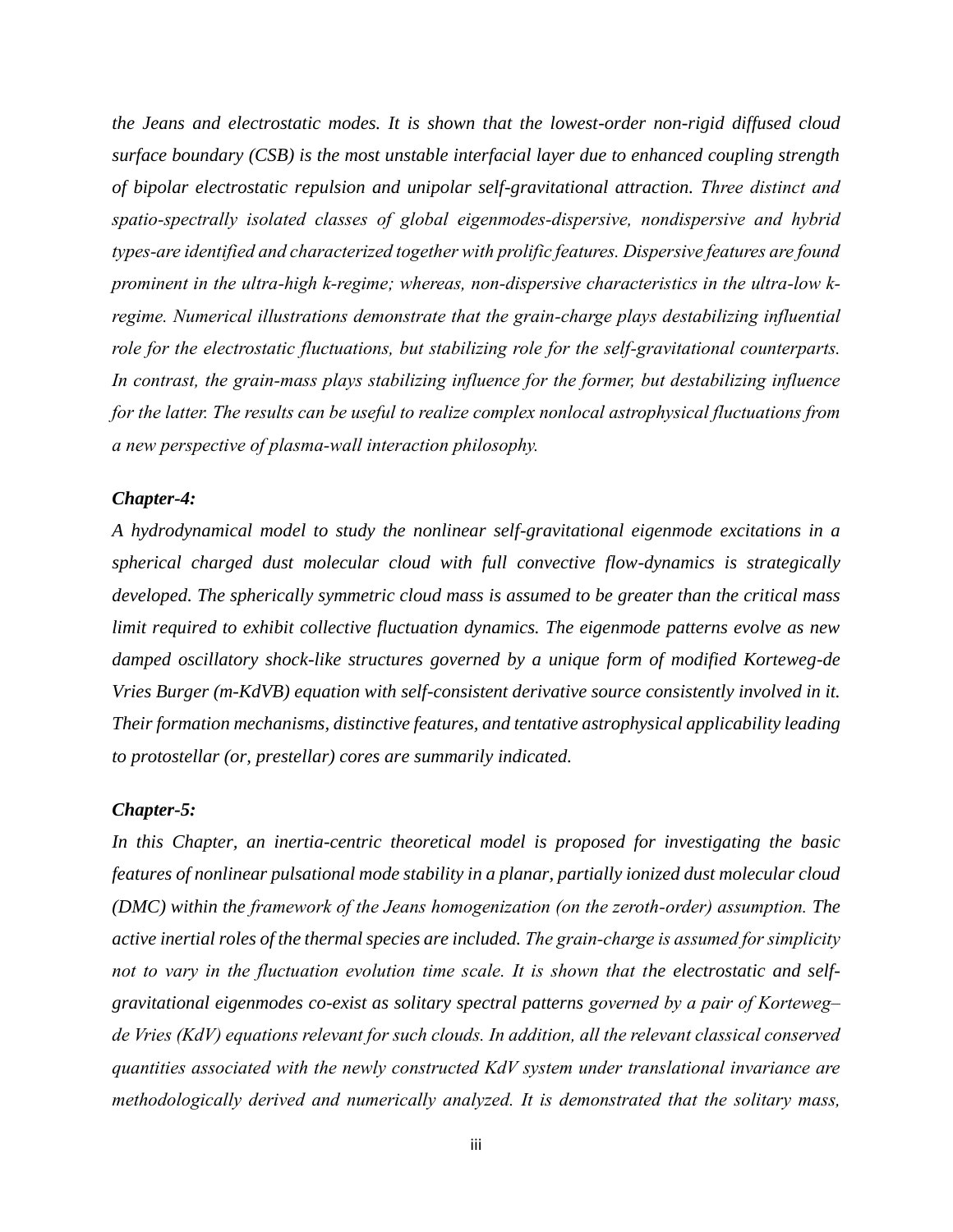*momentum and energy densities also evolve like solitary spectral patterns, but with different characteristic features (like amplitude, width, etc.) discussed here. They remain conserved throughout the spatiotemporal scales of the fluctuation dynamics. Astrophysical and space environments relevant to the findings are briefly highlighted.*

# *Chapter-6:*

*A new evolutionary analytic model for investigating the nonlinear gravito-electrostatic waves in a self-gravitating inhomogeneous planar collisional dust molecular cloud (DMC) on the Jeans scales of space and time is built up. It includes dust-charge variation and weak but finite inertia of the thermal electrons and ions on the stability time scale. All the equilibrium gradients and inhomogeneities arising from the dynamics of the plasma constituents are considered. Thus, any conventional homogenization assumption, like the Jeans swindle for mathematical simplification, is avoided to depict the actual scenario on the small-amplitude fluctuations. By standard inhomogeneous multiple scaling techniques, it is methodologically shown that the fluctuations are collectively governed by a unique gravito-electrostatically coupled pair of driven Korteweg-de Vries (d-KdV) equations with new gradient-driven variable coefficients and self-consistent linear driving sources. A numerical analysis portrays the co-existing eigenmode excitations as oscillatory shock- and soliton-like structures. In addition, depending on the explicit regions of the varied plasma parameter space and inhomogeneities, a new shape-transition from soliton to shock and vice-versa, is noticed. The exact results obtained in this investigation can rigorously be applied to explain diverse multispace satellite observations and predictions made by others in space and astrophysical environments.*

# *Chapter-7:*

*The Sun is a mysterious stellar structure (plasma ball) formed due to self-gravitational instability of interstellar dust molecular cloud. Even after formation of its equilibrium structure by the instability, it is under constant self-gravitational effects, as reflected via helioseismic modes and surface oscillations. In this chapter, we develop a theoretical evolutionary model for investigating new nonlinear self-gravitational fluctuations associated with the bounded solar plasma system with the lowest-order inertial correction of the plasma thermal electrons. Application of multiscale analysis over the coupled gravito-electrostatic equilibrium solar structure equations results in a unique type of driven Korteweg-de Vries Burger (d-KdVB) equation, revealing mainly monotonous*